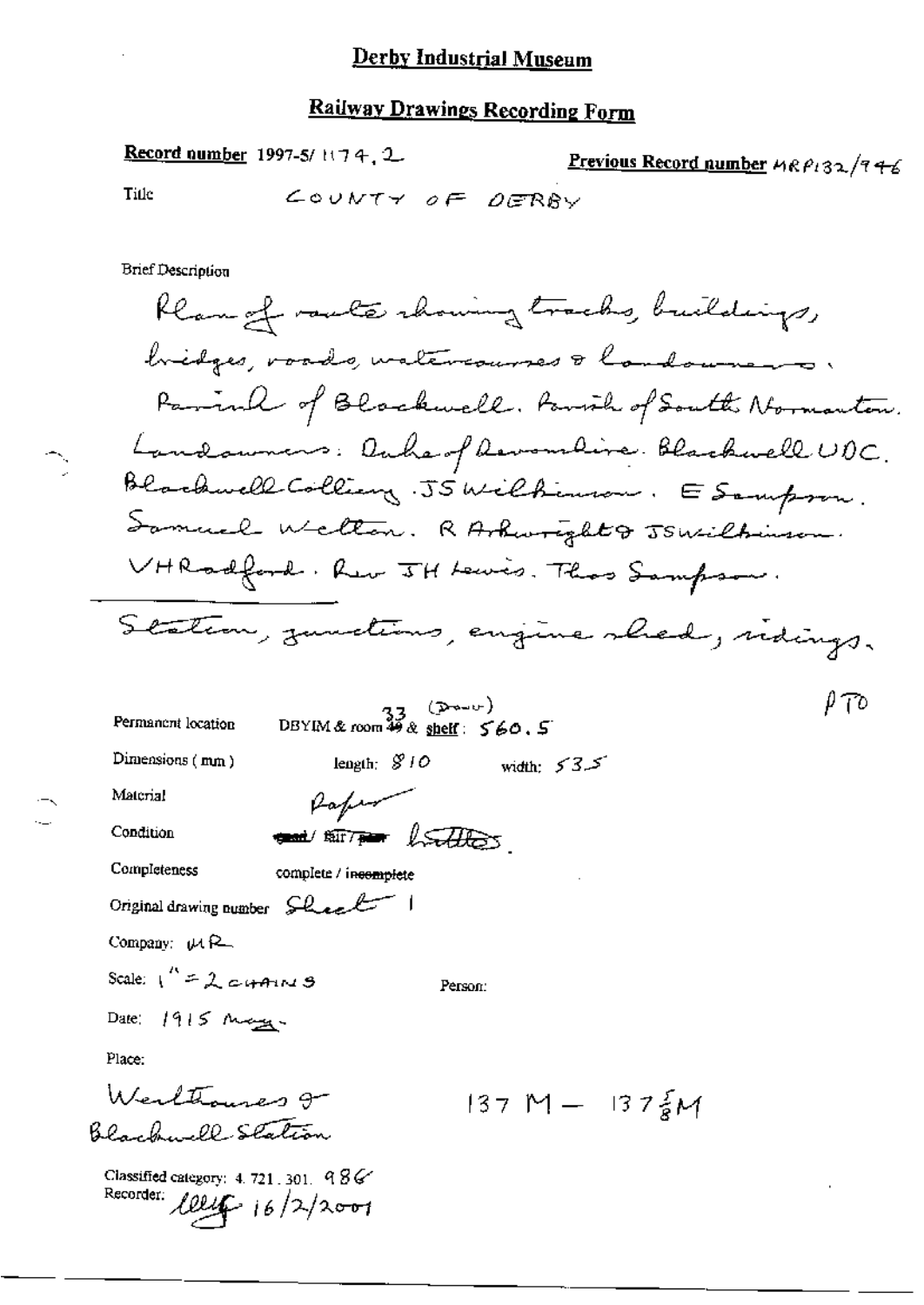## **Railway Drawings Recording Form**

Record number 1997-5/1174, 3 Previous Record number HRP132/946 COUNTY OF DERBY Title

**Brief Description** 

 $\bar{\psi}$ 

93<br>DBYIM & room  $\frac{33}{48}$  shelf:  $560.5$ Permanent location width:  $535$ Dimensions (mm) length:  $810$ Paper

Material

Condition

Completeness

complete / incomplete

 $\frac{1}{\sin \theta}$  but

Original drawing number Sheel 2

Company: (MR

Scale:  $1^{k} = 2c$  + A  $N$  3

Person:

Date: May 1915

Place:

Blackwell  $137\frac{2}{8}M - 138\frac{3}{8}M$ Colling

Classified category: 4, 721, 301,  $986$ Recorder:  $Ullif 16/2/2001$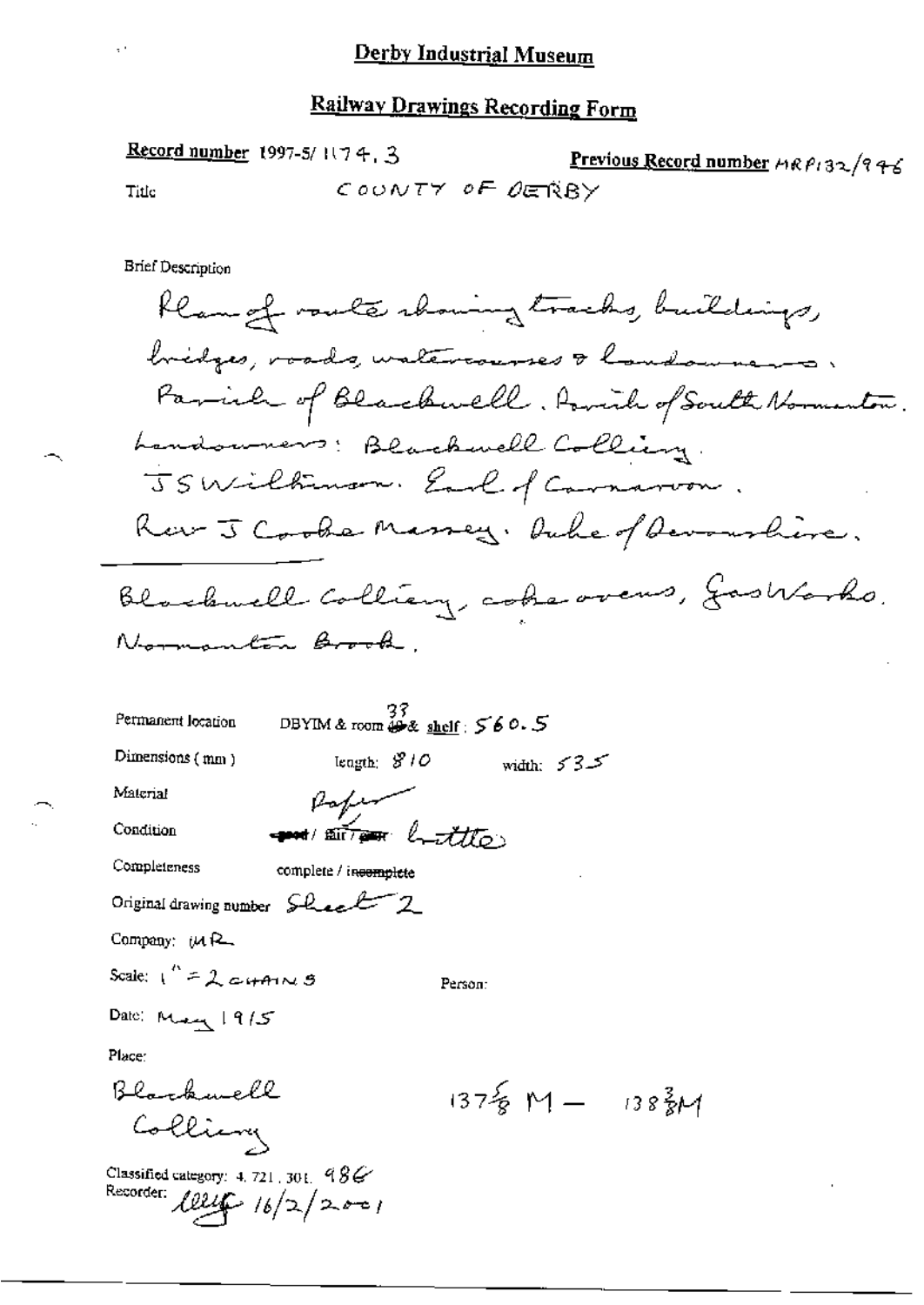## Railway Drawings Recording Form

Record number 1997-5/1174, 4-Previous Record number MRP132/946 COUNTY OF DERBY Title

**Brief Description** 

flam of route chowing tracks, buildings, bridges, roads, watercourses & hondowners. Parich of Blackwell, family of South Normanton. Landsmens: Rur John Cooke Marrey. Rein Claubes Evans. Samuel Sadgunich. Duke of Devanchine, Blackwell Collieg Co.<br>Soutto Normanton Colliery. Earl of Carnavon, Blackwell Caspel. Sidings into pit. GCR ridings

| Permanent location                                                  | 33<br>DBYIM & room # & shelf : 560.5 |         |                                     |
|---------------------------------------------------------------------|--------------------------------------|---------|-------------------------------------|
| Dimensions $(mn)$                                                   | iengīh: $810$                        |         | width: $535$                        |
| Material                                                            | $\mu_{\mathrm{e}/\mu\mathrm{m}'}$    |         |                                     |
| Condition                                                           | good / fair / www.                   |         |                                     |
| Completeness                                                        | complete / incomplete                |         |                                     |
| Original drawing number $SL_{\mathcal{L}}L$                         |                                      |         |                                     |
| Company: UAR                                                        |                                      |         |                                     |
| Scale: $1'' = 2$ cutains                                            |                                      | Регзол: |                                     |
| Date: Arany 1915                                                    |                                      |         |                                     |
| Place:                                                              |                                      |         |                                     |
| <u>Blackwell</u>                                                    |                                      |         | $138\frac{3}{8}M - 139\frac{1}{4}M$ |
| Colliery B.                                                         |                                      |         |                                     |
| Classified category: 4, 721-301, 986<br>Recorder $1824 - 16/2/2001$ |                                      |         |                                     |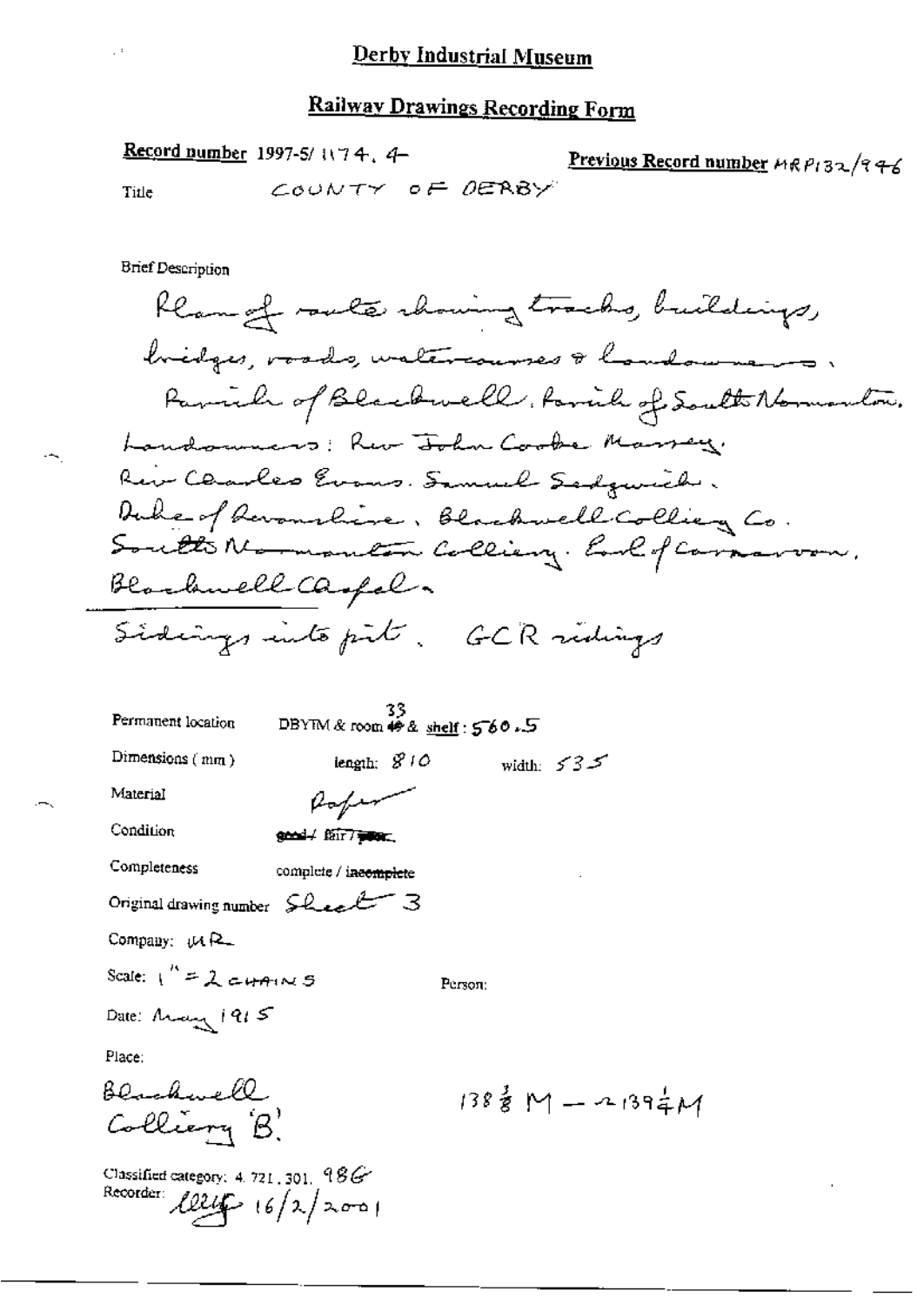#### **Railway Drawings Recording Form**

Record number 1997-5/ $\cup$ 74, S

COUNTY OF OERBY

Previous Record number 
$$
MRP_{132}/74
$$
  
Co<sub>UNTY OF NOTTINGHAM</sub>

**Brief Description** 

Title

Rlangf route chowing tracks, buildings, hidges, voods, watercourses & landowners. Pomich of Blockwell, formich of Huckwell under Hallwaite Landonners: Rahar / Awambere: GCRCo. MSOLRly South Normanton Colliany. Earl of Cornarvon Counters of Common . New Huchard Colliery Co. GCR passes over, redundent cutting northwards. GC line from Normanton Sdgs zones at Colling. DBYIM & room  $\overset{33}{4}$  & shelf:  $560.5$ Permanent location Dimensions  $(mn)$ tength:  $S'$   $10$ width:  $535$ Material Rafer <del>sama Topor</del> luttles Condition Completeness complete / incomplete Original drawing number Sheet 4 Company:  $\mu$  R\_ Scale:  $1^{\prime\prime} = \lambda$  cutains Person: Date: May 1915 Place: New Huckwall  $-1394 M - 140 M$ Colling Classified category:  $4.721$ ,  $301$ ,  $98$ Recorder  $1824 - 16/2$  2001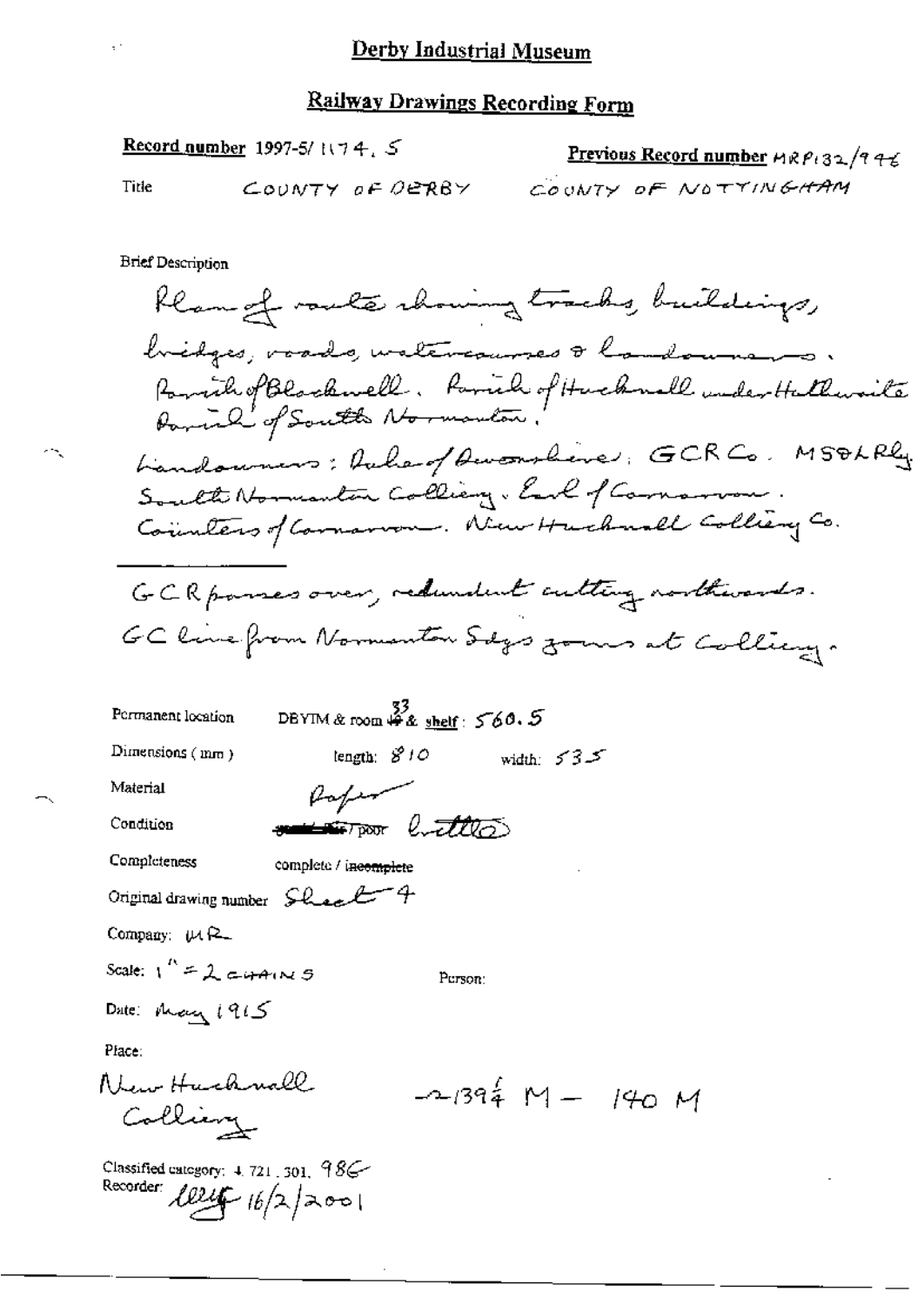#### **Railway Drawings Recording Form**

Record number 1997-5/958 Previous Record number  $MRP132/1056$ Title COUNTY OF DERBY PARISH OF BLACTWELL TOWN SHIP OF BLACKWELL **Brief Description** Han of ridway between MP58 & MP583 closuring profoned new layout of Blackwell Sedings, main line quadrupling & alterations to Tibrhalf East Jen & Hucknall Colliery Jen. Main lines this states - blue. New lines - red. Redundent lines - red X. Retained - uncoloused. Adzament Candonneurs :- Aube of Devous hire.<br>nanon location DBYIM&room +9& shelf: 130 Blackwell Colliery Permanent location length:  $900$  width:  $540$ Dimensions (mm) T. Sampson Paper on folice Material R. Arkwright Condition good / fair / poor-Completeness complete / incomplete Original drawing number  $,228$ Sheet  $24$ Company: Scale:  $1''=2$  catains Person: Date:  $5/7/190 - 6$ Place: Werthouses @ Blackwell Classified category: 4.721.301. 92B, 98F, 98G.

Recorder:  $1112 - 5/11/1999$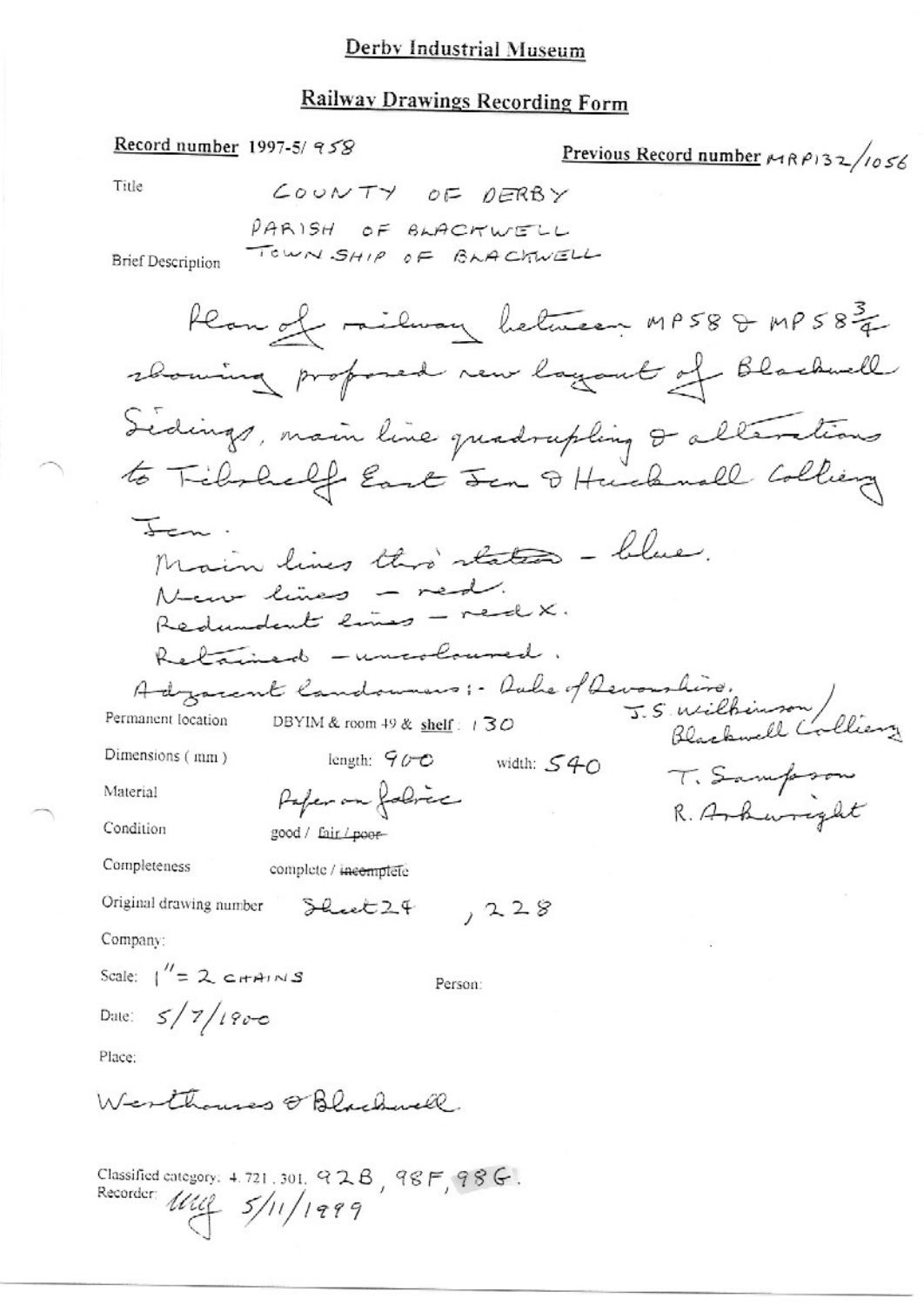#### **Railway Drawings Recording Form**

Record number 1997-5/ $55$ <u>Previous Record number</u>  $MRP$  (32/622) MIDLAND RAILWAY Title BLackwell Colliery Branch Extr **Brief Description** Plan showing proposed route of extension from colleany. River & fields, roads, putty & building rhown. from (A) Winning Calliery to 'B' winning Codicey

Permanent location DBYIM & room 49 & shelf:  $55$ length:  $1420$  width: 430 Dimensions  $(mn)$ Material Tracing profession profession follows Condition Completeness complete / incomplete Original drawing number  $310/1145$ ,  $316$ Company: MR Scale:  $1'' = 222cm$  and Person: Date: May 1873 Place: Blackwell Classified category: 4, 721 .301 47 6 5 6 78 6 Recorder: 11869 14/7/1998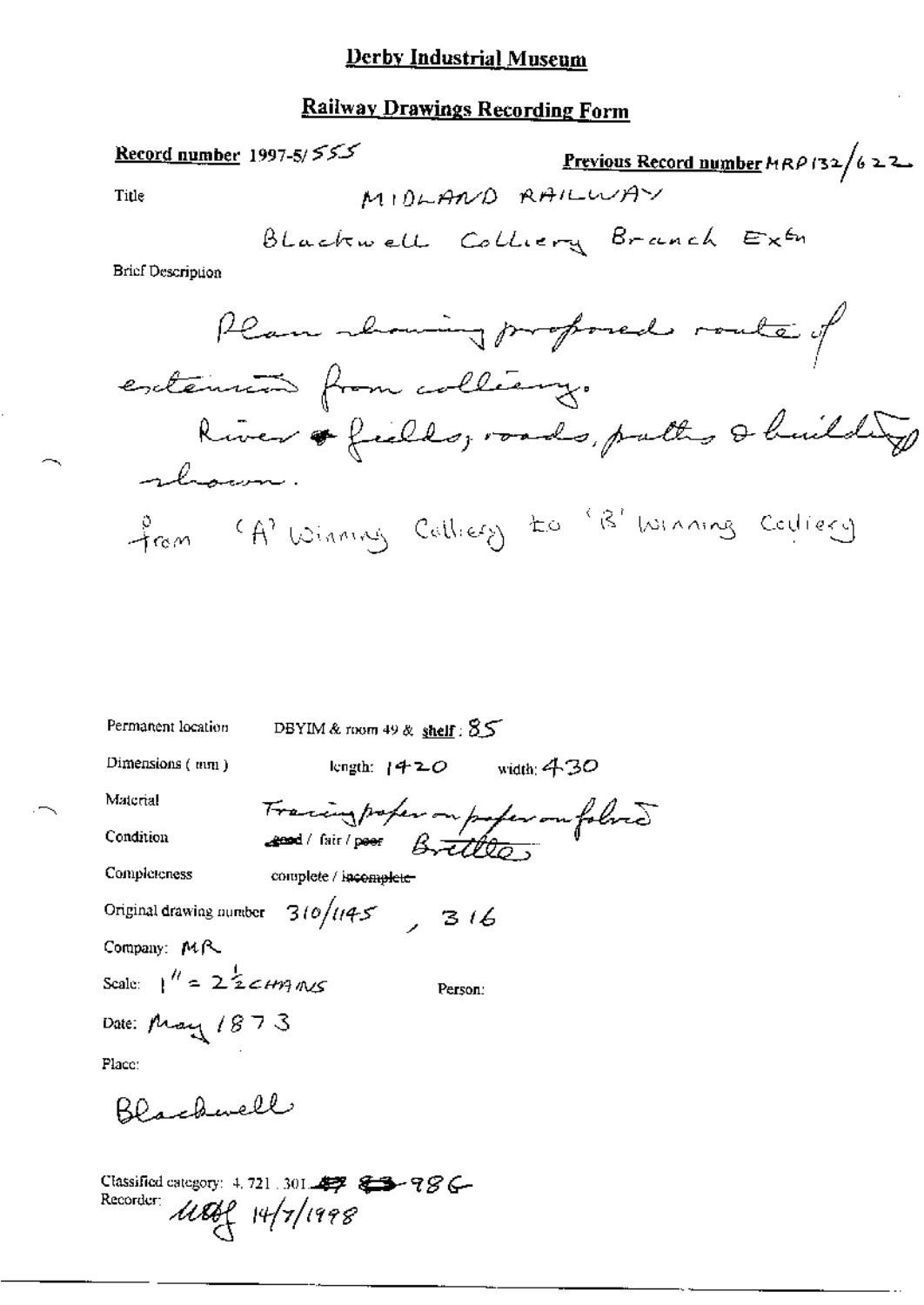#### **Railway Drawings Recording Form**

LAND PLAN

Record number 1997-5/1174.1

Previous Record number MRP 132 /946

Title

MIDLAND RAILWAY BLACKWELL BRANCHES & EXTENSIONS

**Brief Description** 

Tatte page with details of

| Permanent location          | DBYIM&room 49& shelf: 丁 M さ0 |  |                  |
|-----------------------------|------------------------------|--|------------------|
| Dimensions (mm)             | length: $6'10$               |  | width: $53$ $5$  |
| Material                    |                              |  |                  |
| Condition                   | seed/fair/poor buttles.      |  |                  |
| Completeness                | complete / incomplete        |  |                  |
| Original drawing number     |                              |  |                  |
| Company: $M$ R              |                              |  |                  |
| Scale: $1''$ = 2 $C$ + AINS |                              |  |                  |
| Date: $1915$                |                              |  | Person: WHC Clay |
| Place:                      |                              |  |                  |
|                             |                              |  |                  |

Classified category: 4, 721, 301, 98 G Recorder: 1114 16/2/2001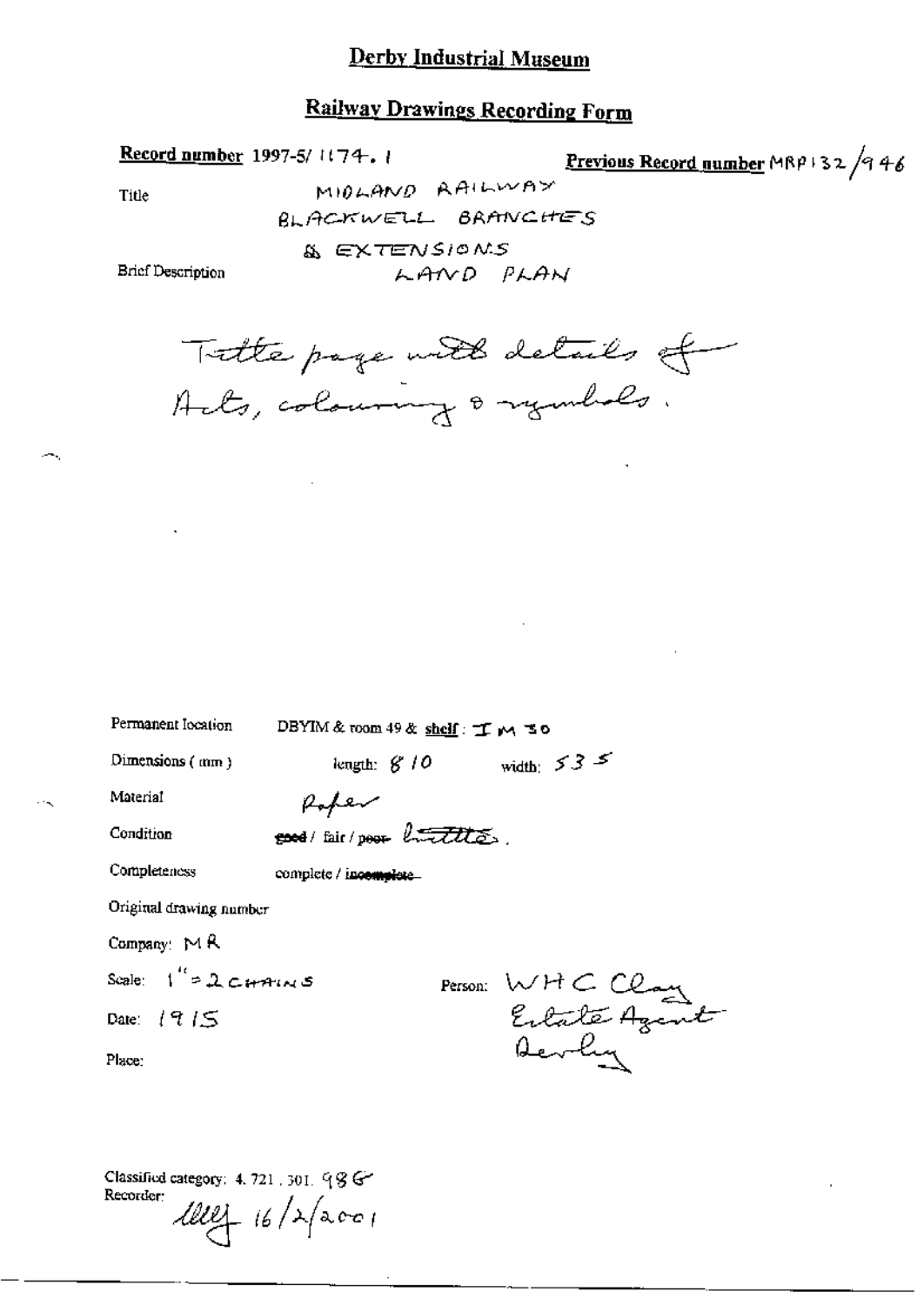## Railway Drawings Recording Form

#### Record number 1997-5/509-

# Previous Record number HRP132/563

Title

-√

╲

**Brief Description** 

| Permanent location                         | DBYIM & room 49 & shelf: $82-$    |
|--------------------------------------------|-----------------------------------|
| Dimensions $(mn)$                          | length: $885$<br>width: $440$     |
| Material                                   | Paper on follower                 |
| Condition                                  | good / fair / poor                |
| Completeness                               | complete / i <del>ncomplete</del> |
| Original drawing number                    | $89a$ , 178                       |
| Company: MR                                |                                   |
| Scale: $1'' = 1$ c+77 in                   | Person:                           |
| Date: $Q_{\text{m}}t^{-1}\frac{9}{4}$ 1878 |                                   |
| Place:                                     |                                   |
| Blackwell                                  |                                   |

Classified category: 4.721.301.  $\overline{\mathscr{F}}$  986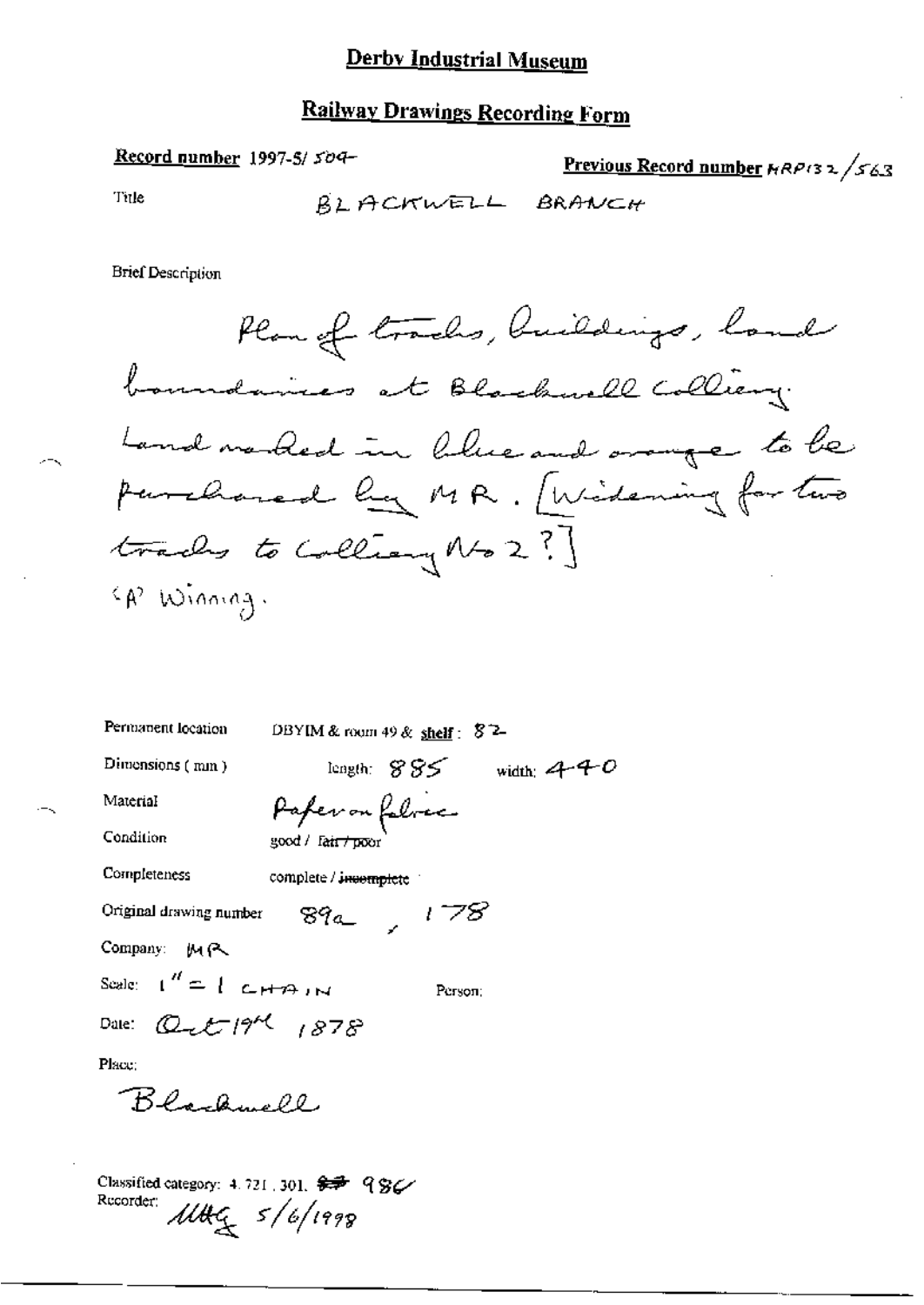#### **Railway Drawings Recording Form**

Record number 1997-5/ $5/2.1$ Previous Record number  $\mu$ RP132/631 MIOLANO RAILWAY Title ADDITIONAL POWERS ACTISTS TIBSHELF & BLACKWELL BRANCH Brief Description  $(PART OF)$ Contract Plan showing proposed route of part of Tichnelf & Blackwell Branch. From Bericles Lane (OM) to 70 ct with branch (18 cm) and Huchrall Collang haveh (10cm) Country of Darley. Ramich of Blackwell. County of Nottingham, Parish of South Mormanton.<br>Bonde of Sutton in Ashfried. Landowners: Duke of Ouronaline, Marques of Hartington Rev Charles Evans, Counters & Earl of Carmeroon. South Narreste Permanent location Collian Co. length  $730$ Dimensions  $($  mm $)$ width:  $500$ Details in red just folen Material of porsession date o Condition  $good / fair / poor$ ammings obvidges. Completeness complete / incomplete Original drawing number Company:  $MR$ Scale:  $1'' = 2\frac{1}{2}$  CHAINS Person: Gutalher Littley Steallandone Bldgs Date:  $1875$  $H_2$ lloom Place: Landon WC Tibihelf

Classified category: 4.721.301. 877 99 G-Recorder:  $\mu$ tty 24/7/1998